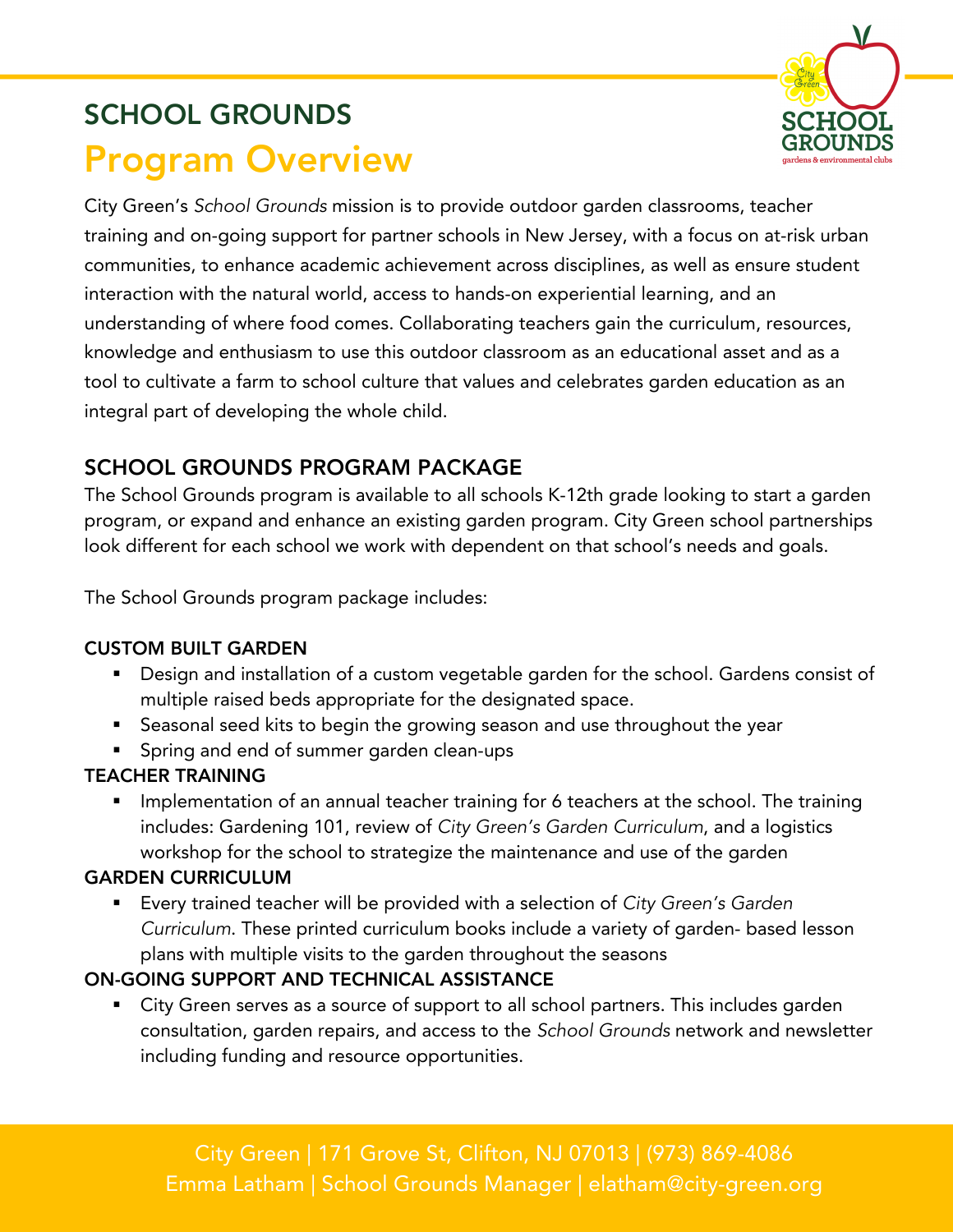# SCHOOL GROUNDS Eligibility Requirements



Schools K-12th grade applying to the *School Grounds* program must currently have the support of a minimum of one school administrator, and the involvement of a minimum of two teachers. All applicants must be either a teacher or school administrator who will be involved in the project. Parents or guardians wishing to apply for the program at their child's school are not eligible to apply, and should share the program information with their school's teachers or administrators to encourage their participation.

All schools who receive a City Green custom built garden are required to host a teacher training at their school site. Teacher trainings ensure all staff and administrators involved on the project have the tools and skills necessary to implement a successful garden program for their students.

School garden programs do not need to be costly to start or maintain. Schools concerned with funding may contact City Green for creative ideas and solutions for project expenses. City Green may be able to provide financial support to schools based on the student population's eligibility for free or reduced meals. Final project cost will be determined at the completion of this application and formal consultation with City Green staff.

## **INSTRUCTIONS**

- 1. Read the above program eligibility requirements to determine if your school is a good fit for the program
- 2. Complete all parts of this application form and submit the form to City Green's School Grounds Manager, Emma Latham at elatham@city-green.org. Applications are accepted on a rolling basis throughout the year
- 3. City Green will review your application and contact your school to schedule and inperson consultation meeting to learn more about your vision for the project and see the potential garden site.
- 4. City Green will complete a project proposal summarizing the services to be submitted to the applicant for review.
- 5. Upon receipt of the signed and approved proposal, all proposed services and activities will be scheduled according to the availability of City Green's Production Team and School Grounds Manager.

Any questions or need further information? Email our School Grounds Manager, Emma Latham, at elatham@city-green.org

City Green | 171 Grove St, Clifton, NJ 07013 | (973) 869-4086 Emma Latham | School Grounds Manager | elatham@city-green.org